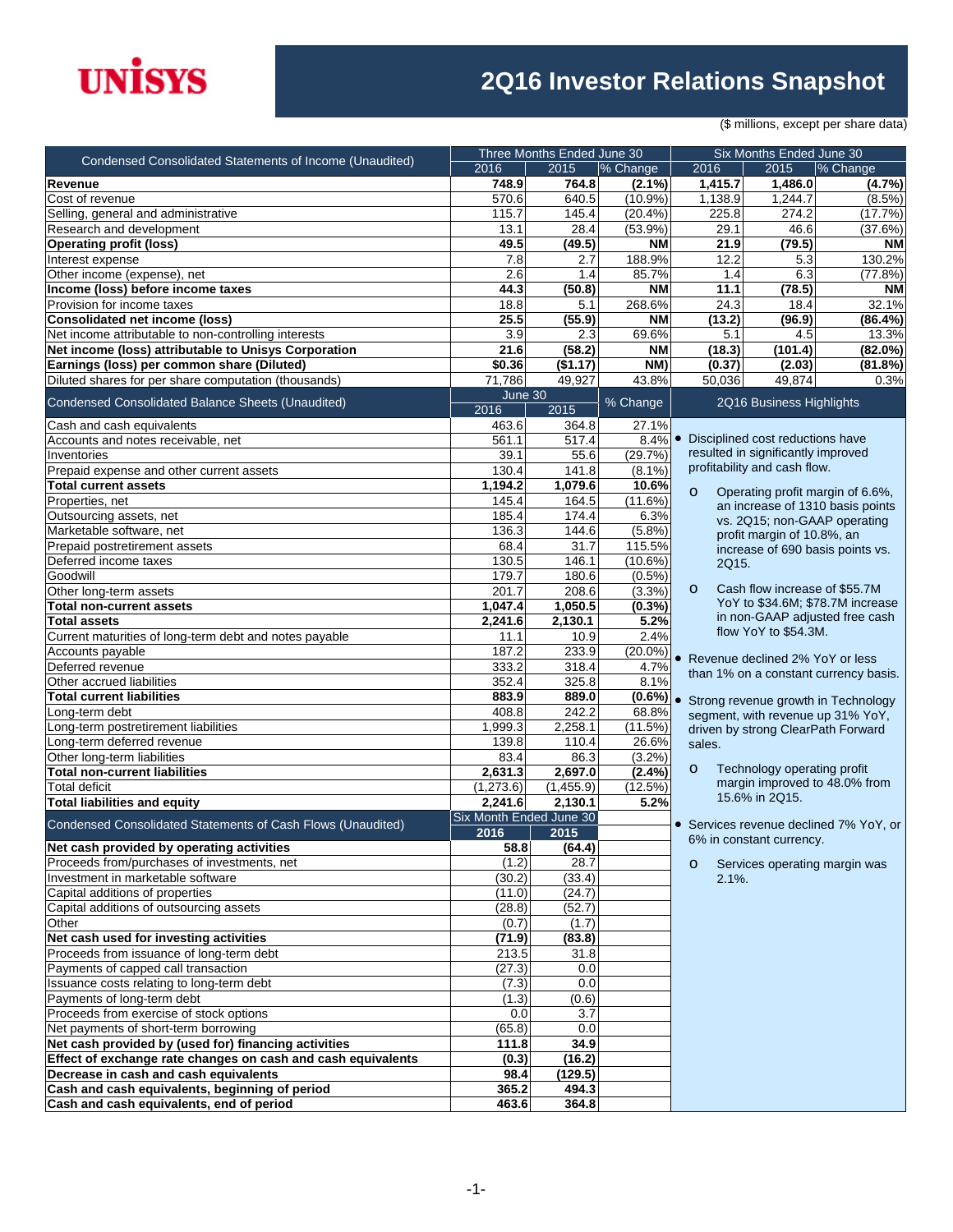## **UNISYS**

#### **2Q16 Revenue Profile (\$M)**



| Segment                         | <b>2Q16</b> | 2Q15        | Change   | $\frac{9}{6}$ | In Constant Currency        |
|---------------------------------|-------------|-------------|----------|---------------|-----------------------------|
| Services                        | \$613.8     | \$661.5     | (\$47.7) | (7.2%         | $(6.1\%)$                   |
| Technology                      | \$135.1     | \$103.3     | \$31.8   | 30.7%         | 32.4%                       |
| Total                           | \$748.9     | \$764.8     | (\$15.9) | $(2.1\%)$     | (0.9%                       |
| <b>Segment Detail</b>           | 2Q16        | 2Q15        | Change   | %             | In Constant Currency        |
| Cloud & Infrastructure Services | \$340.0     | \$387.7     | (\$47.7) | (12.3%)       | (11.7%)                     |
| <b>Application Services</b>     | \$220.4     | \$217.5     | \$2.9    | 1.3%          | 2.7%                        |
| <b>BPO Services</b>             | \$53.4      | \$56.3      | (\$2.9)  | (5.2%)        | $(1.6\%)$                   |
| Technology                      | \$135.1     | \$103.3     | \$31.8   | 30.8%         | 32.4%                       |
| Total                           | \$748.9     | \$764.8     | (\$15.9) | $(2.1\%)$     | (0.9%                       |
| Geography                       | <b>2Q16</b> | <b>2Q15</b> | Change   | $\frac{9}{6}$ | <b>In Constant Currency</b> |
| U.S.& Canada                    | \$355.8     | \$392.8     | (\$37.0) | (9.4%         | $(9.4\%)$                   |
| International                   | \$393.1     | \$372.0     | \$21.1   | 5.7%          | 8.5%                        |
| Total                           | \$748.9     | \$764.8     | (\$15.9) | $(2.1\%)$     | (0.9%                       |
| <b>Regional Detail</b>          | <b>2Q16</b> | <b>2Q15</b> | Change   | $\%$          | In Constant Currency        |
| U.S. & Canada                   | \$355.8     | \$392.8     | (\$37.0) | (9.4%         | (9.4%                       |
| <b>EMEA</b>                     | \$227.9     | \$216.0     | \$11.9   | 5.5%          | 6.2%                        |
| Asia Pacific                    | \$97.9      | \$88.7      | \$9.2    | 10.4%         | 13.1%                       |
| Latin America                   | \$67.3      | \$67.3      | (\$0.0)  | (0.1%         | 10.5%                       |
| Total                           | \$748.9     | \$764.8     | (\$15.9) | $(2.1\%)$     | (0.9%                       |
| Sector                          | <b>2Q16</b> | <b>2Q15</b> | Change   | $\frac{0}{6}$ | In Constant Currency        |
| <b>Enterprise Solutions</b>     | \$597.4     | \$612.6     | (\$15.2) | $(2.5\%)$     | $(0.9\%)$                   |
| U.S. Federal                    | \$151.5     | \$152.2     | (\$0.7)  | $(0.5\%)$     | $(0.5\%)$                   |
| Total                           | \$748.9     | \$764.8     | (\$15.9) | $(2.1\%)$     | (0.9%                       |
| <b>Sector Detail</b>            | <b>2Q16</b> | <b>2Q15</b> | Change   | $\frac{9}{6}$ | In Constant Currency        |
| U.S. Federal                    | \$151.5     | \$152.2     | (\$0.7)  | $(0.5\%)$     | $(0.5\%)$                   |
| <b>Public Sector</b>            | \$156.9     | \$187.5     | (\$30.6) | $(16.4\%)$    | $(16.4\%)$                  |
| Commercial                      | \$247.5     | \$247.1     | \$0.4    | 0.2%          | 1.1%                        |
| Financial                       | \$193.0     | \$178.0     | \$15.0   | 8.4%          | 12.9%                       |
| Total                           | \$748.9     | \$764.8     | (\$15.9) | $(2.1\%)$     | (0.9%                       |
| Revenue Type                    | 2Q16        | 2Q15        | Change   | %             |                             |
| <b>Recurring Services</b>       | \$482.2     | \$497.5     | (\$15.3) | $(3.1\%)$     |                             |
| <b>Non-Recurring Services</b>   | \$131.6     | \$164.0     | (\$32.4) | (19.8%)       |                             |
| Technology                      | \$135.1     | \$103.3     | \$31.8   | 30.7%         |                             |
| Total                           | \$748.9     | \$764.8     | (\$15.9) | $(2.1\%)$     |                             |